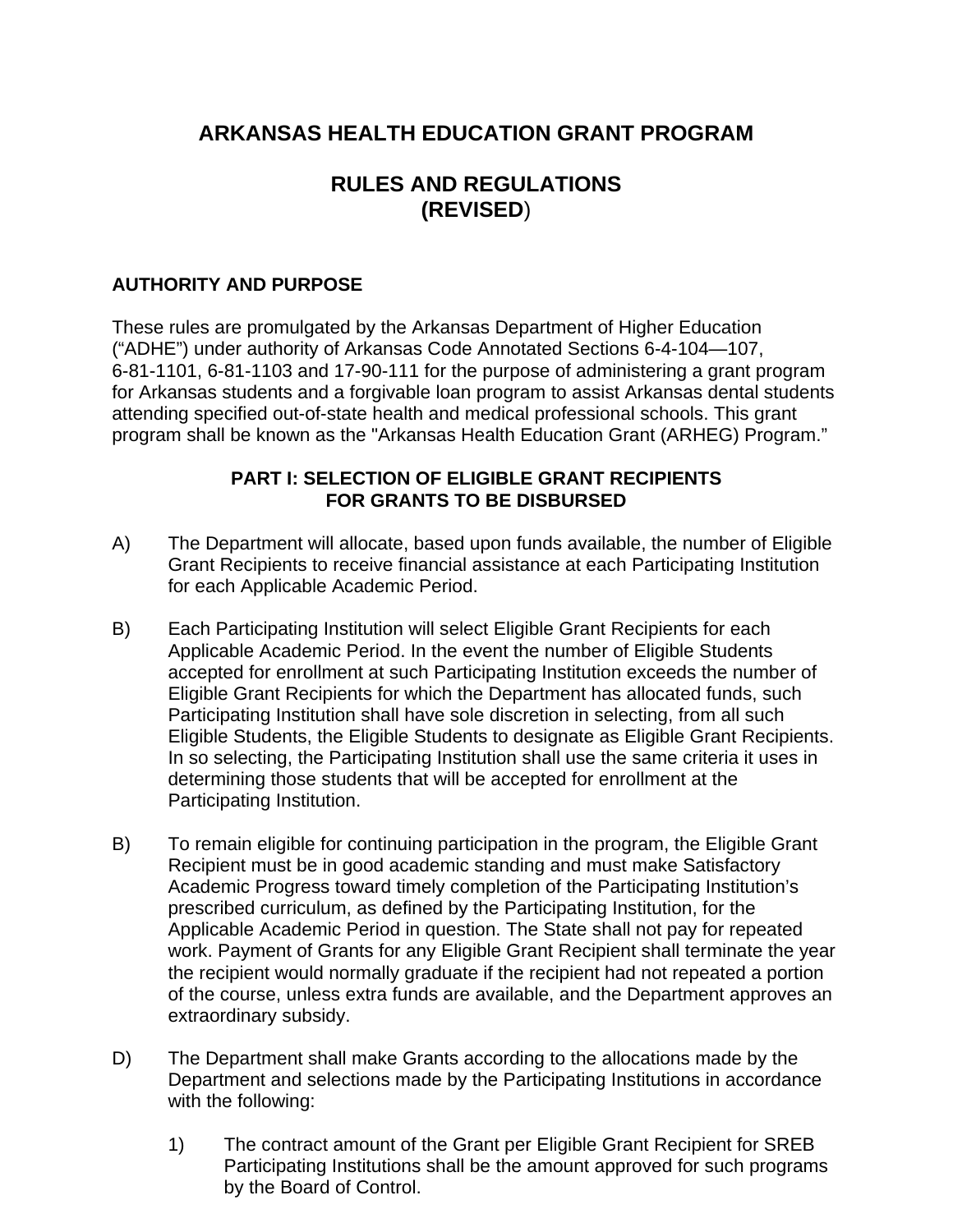- 2) For Non-SREB Participating Institutions that charge different annual tuition amounts for in-state students and out-of-state students, the contract amount of the Grant per Eligible Grant Recipient will be the difference between the annual resident tuition and the annual nonresident tuition; however, pursuant to Arkansas Code Section 6-81-1101(d), should the differential exceed the contract price approved for similar programs by the Board of Control in accordance with Arkansas' contracts with the Board, the lesser amount will be paid. (Note: Exceptions may be made for inconsequential differentials.)
- 3) For Non-SREB Participating Institutions which charge the same amount of annual tuition for in-state and out-of-state students, or which charge a minimally different amount of annual tuition for in-state and out-of-state students, and such tuition is extraordinary as determined by the Department of Higher Education, the amount shall be not less than five thousand dollars (\$5,000) per student annually.
- E) The Participating Institution shall apply these sums to the tuition and fees of such students. The Institution agrees that the maximum amount charged each student, before credit for the above sum, shall not exceed the amount of tuition and fees charged other students for whom no such credit is given. The Department shall have no obligation to make any Grants except to the extent funds have been appropriated and funded for the Program.

## **PART II: SELECTION OF ELIGIBLE BORROWERS FOR LOANS; FUNDS TO BE DISBURSED**

- A) The Department will grant Loans, based upon funds available, until the funds are exhausted, to Eligible Borrowers according to information submitted on the Free Application for Federal Student Aid.
- B) (i). The amount of the Loan for recipients attending an approved dental program for the academic year may not exceed the amount of nonresident tuition paid by the Eligible Borrower to the Participating Institution which exceeds the sum of the resident tuition and the Regional Contract Program's fee-for-service for dentistry, as determined by the Board of Control.

(ii.)The amount of the Loan for recipients attending an approved optometry program the academic year may not exceed five thousand dollars (\$5,000) annually.

- C) The Loans shall be made on an annual basis.
- D) No Loans to the Eligible Borrower shall exceed the combined total of four (4) Loans for four (4) academic years.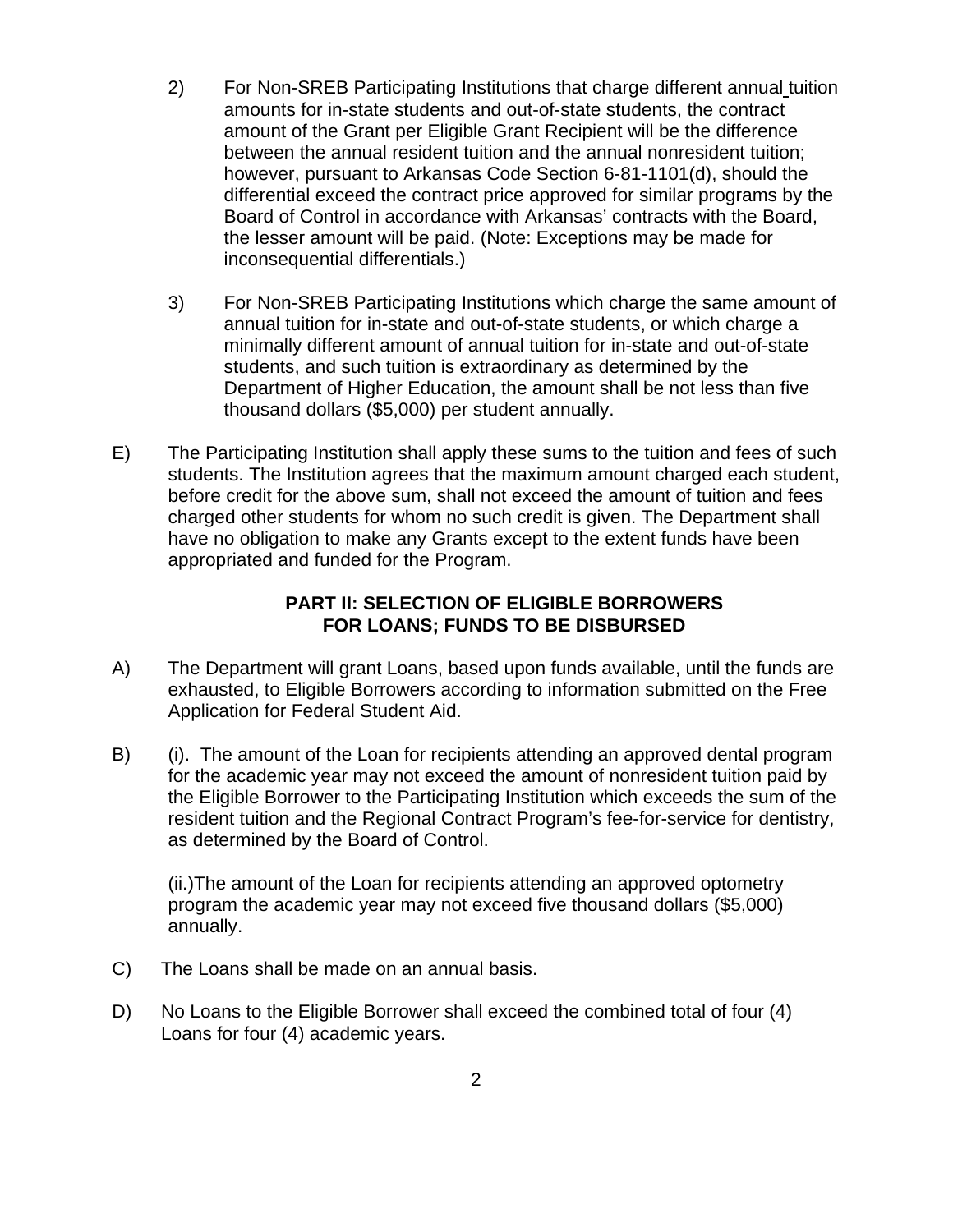- E) The Loans shall be in addition to Southern Regional Education grant funds.
- F) The Department shall have no obligation to make any Loans except to the extent funds are available for the Program.

## **PART III: LOANS FOR ELIGIBLE BORROWERS**

- A) No Loan shall be made under the Program except to an Eligible Borrower.
- B) No Loan disbursement shall be made on behalf of an Eligible Borrower for an academic year until the Eligible Borrower has executed a Note.

# **PART IV: LOAN FORGIVENESS FOR ELIGIBLE BORROWERS**

- A) Loans made to an Eligible Borrower shall be partially or completely forgiven, as described in paragraph (B) below, in the event the Eligible Borrower shall have:
	- 1) a) Received a license or other permit within six (6) months following his or her graduation; or

b) Received a license or other permit within six (6) months following the end of any applicable period of Deferment; and

- 2) Commenced, within six (6) months following his or her receipt of a license or other permit the practice of dentistry or optometry within the State; and
- 3) Completed and submitted to the Department a Notice of Intent to Seek Loan Forgiveness on such form as provided by the Department.
- B) Subject to verification by the Department of an Eligible Borrower's eligibility for forgiveness under paragraph (A) above, the Eligible Borrower's Loan(s) shall be forgiven at a rate of one (1) academic year's Loan for one (1) uninterrupted Year of dental practice in the State of Arkansas.
- C) Any amount of any Loan (including interest accrued thereon) not completely forgiven under the provisions of these rules shall be due and payable by the Eligible Borrower under the terms and conditions of the Note and as described in Part V below.
- D) Each Eligible Borrower seeking forgiveness of a Loan, at the end of his or her first Year of dental or optometry practice in the State, and again at the end of each subsequent Year of practice, shall submit to the Department a completed Loan Forgiveness Voucher provided by the Department. Loans relating to a particular academic year shall be forgiven upon the Department's approval of a Loan Forgiveness Voucher relating to the corresponding Year of practice.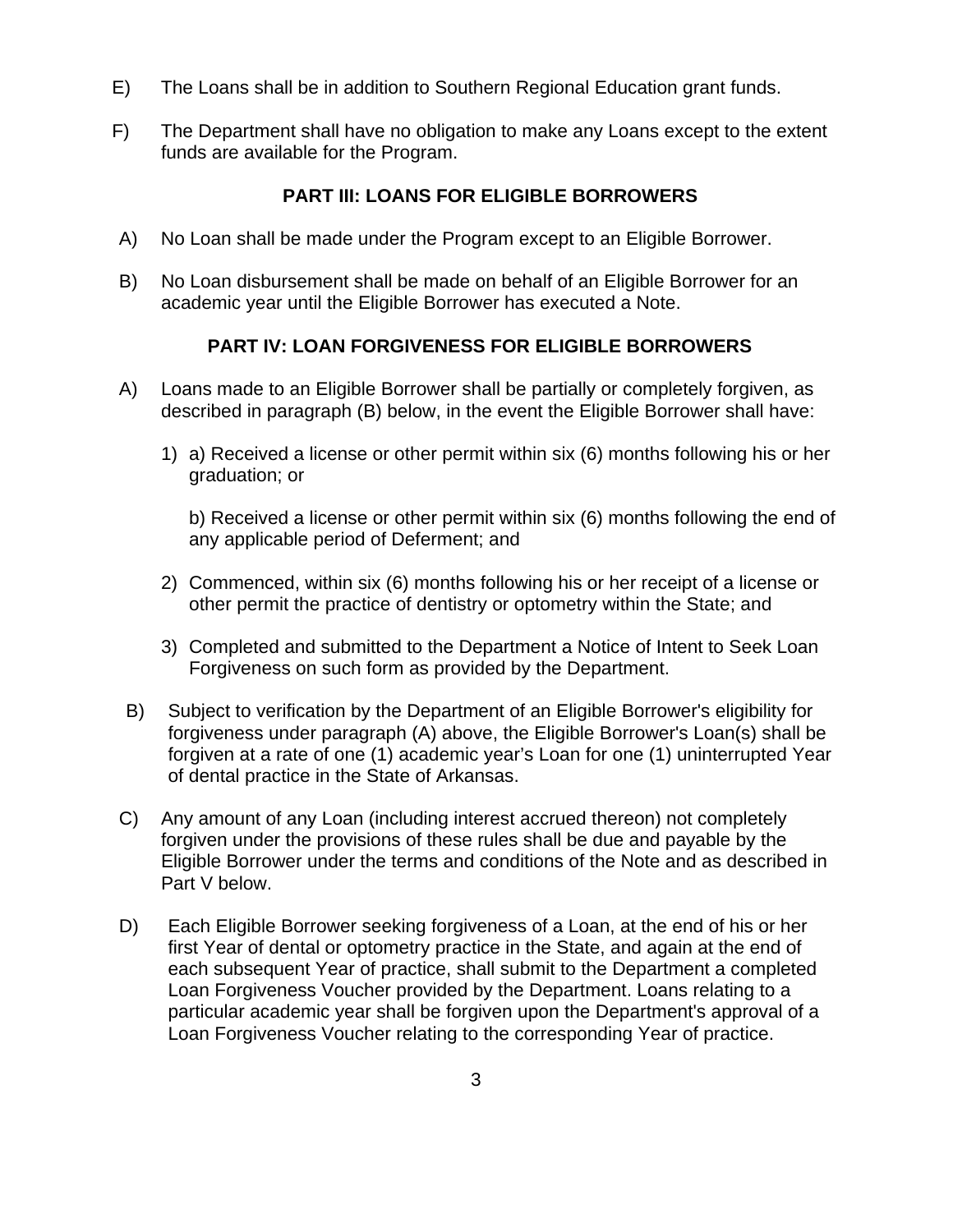## **PART V: LOAN REPAYMENT FOR ELIGIBLE BORROWERS**

- A) An Eligible Borrower shall become obligated to repay to the Department the full amount of each outstanding Loan, plus interest accrued thereon, according to the terms and conditions of the Note and as described in this paragraph, upon the occurrence of any of the following:
	- 1) prior to graduation, the Eligible Borrower discontinues his or her course of study; or
	- 2) the Eligible Borrower becomes a legal resident of another state; or
	- 3) the Eligible Borrower does not obtain the license or other permit to practice in the state of Arkansas six (6) months following his or her graduation or the end of any applicable Deferment period as described in Part VI below; or
	- 4) the Eligible Borrower commences practice outside the State; or
	- 5) the Eligible Borrower does not commence practice of dentistry or optometry in the State within six (6) months following his or her receipt of the license or other permit or
	- 6) the Eligible Borrower fails to complete all requirements necessary to discharge the Loan completely under the terms and conditions of the Note and as described in Part IV above.
- B) The Eligible Borrower shall repay to the Department the outstanding Loan amount, plus interest accrued thereon, within five (5) Years of the date the Eligible Borrower enters repayment status.
- C) Interest, not to exceed four percent (4%) per annum, will begin to accrue on the outstanding Loan amount, on the date of Loan repayment.
- D) All interest will be calculated as a simple, per annum interest charge on the outstanding balance.
- E) Upon commencement of repayment, the Eligible Borrower shall make equal monthly payments sufficient in amount to retire the entire outstanding balance of the Loan, plus interest, within the five (5) Year period allowed for repayment. However, in no case shall the minimum monthly payment amount be less than \$100.00.
- F) There shall be no penalty for prepayment of any amount of outstanding principal plus accrued interest.

## **PART VI: DEFERMENT OF LOANS FOR ELIGIBLE BORROWERS**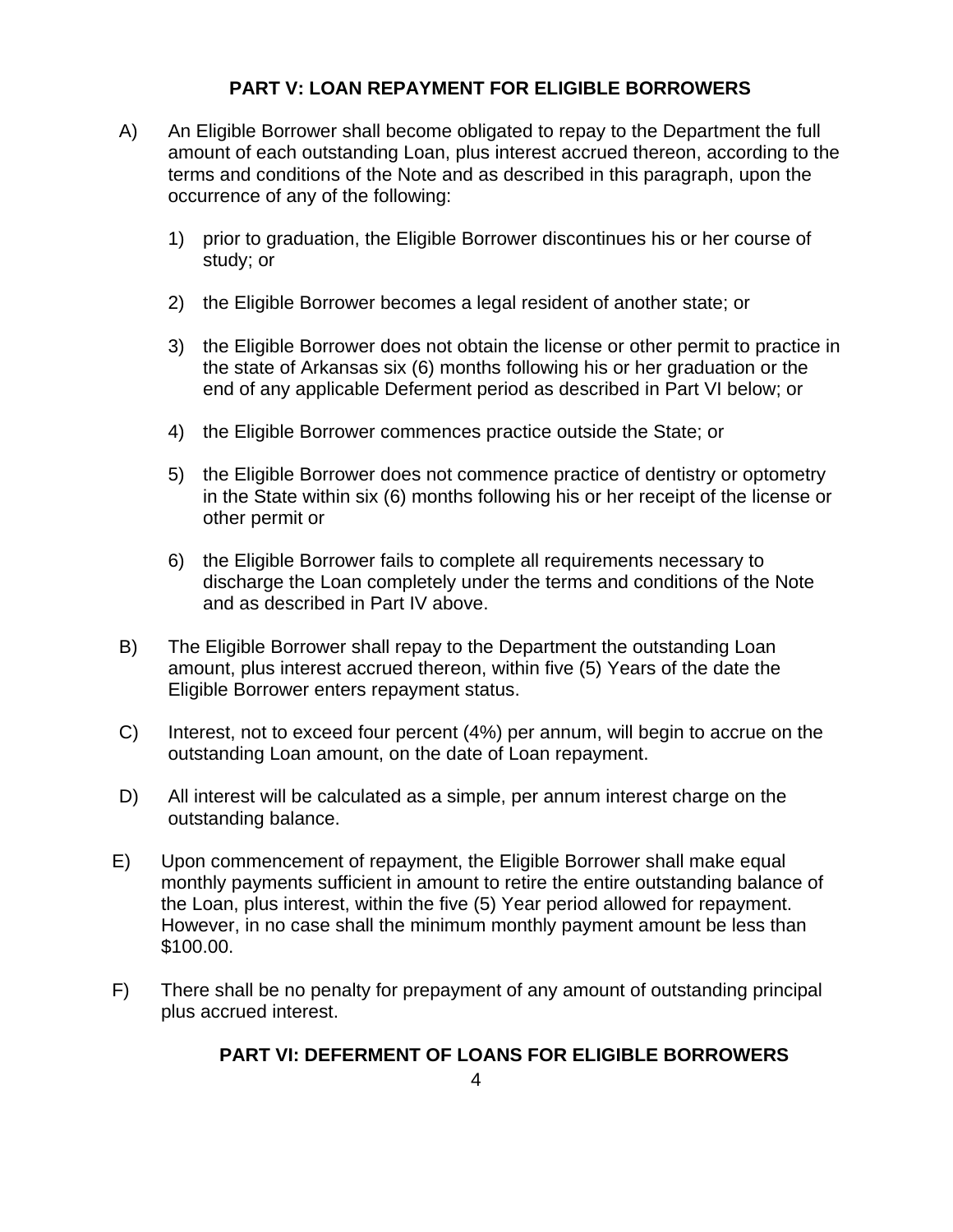- A) Upon the completion and submission to the Department of a Loan Deferment Request, on such form as provided by the Department, and signed by the Eligible Borrower and the administrator of a Qualified Service, repayment of a Loan shall be deferred for periods the Department deems appropriate.
- B) With sufficient justification, the Department may determine that extraordinary circumstances exist which interfere with the Eligible Borrower's ability to meet Loan repayment, in which case the Department may authorize a period of Loan Deferment.
- C) In no case shall the Loan repayment be deferred longer than five (5) Years.
- D) Upon cessation of a period of Deferment, the Eligible Borrower must either seek forgiveness of the Loan(s) or commence repayment.

## **PART VII***:* **LOAN CANCELLATION FOR ELIGIBLE BORROWERS**

- A) In the event of an Eligible Borrower's death, the Department shall cancel the then outstanding balance of all of his or her Loans, including any accrued interest thereon, without further obligation to the Eligible Borrower's estate.
- B) In the event of an Eligible Borrower's total and permanent disability, the outstanding balance of all of his or her Loans, including any accrued interest thereon, shall be canceled by the Department without any further obligation by the Eligible Borrower upon receipt of a written statement as to the nature and effect of the total and permanent disability. The Department shall grant the Loan Cancellation following verification by the Department with the Eligible Borrower's attending physician(s) of the total and permanent disability. The Department reserves the right to require a second opinion by a Department-approved physician.

## **PART VIII: DELINQUENCY AND DEFAULT OF LOANS TO ELIGIBLE BORROWERS**

- A) An Eligible Borrower's Loan shall be considered to be delinquent at any time when any Loan payment due under the terms and conditions of the Note and these rules becomes more than thirty (30) days past due. Upon a determination by the Department that an Eligible Borrower's Loan has become delinquent, the Department shall engage in reasonable due diligence in the collection of past due amounts, including past due interest.
- B) An Eligible Borrower's Loan shall be considered by the Department to be in default at any time when any Loan payment due under the terms and conditions of the Note and these rules become more than one hundred twenty (120) days past due. Upon a determination by the Department that an Eligible Borrower's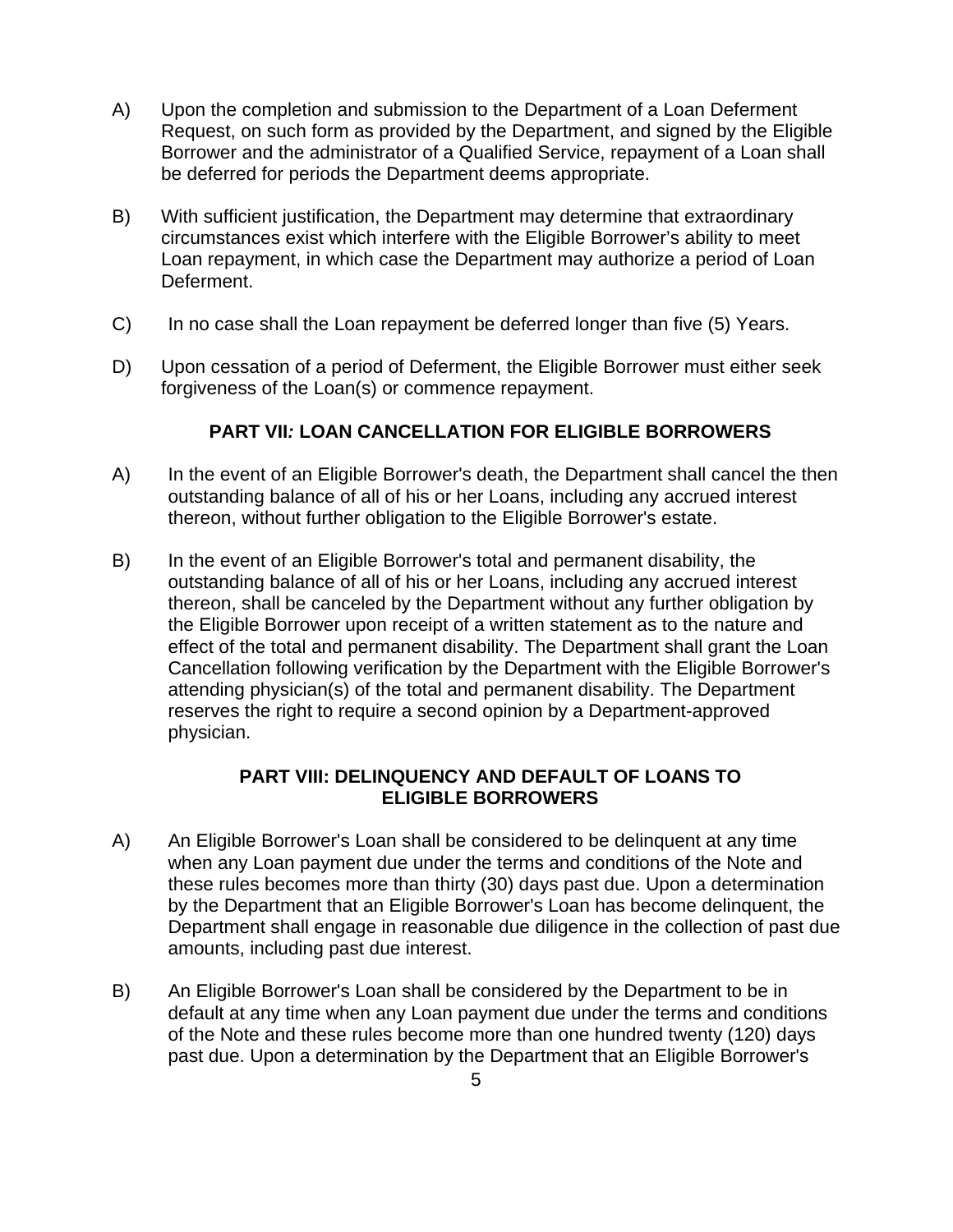Loan has entered default status, the entire outstanding principal amount of such Loan, together with interest accrued thereon, shall immediately become due and payable, and the Department shall engage in reasonable collection techniques for the payment of the amount then outstanding, including all interest due thereon, on the Eligible Borrower's Loan. Such collection methods may include, but shall not necessarily be limited to, correspondence with the Eligible Borrower, credit bureau reporting of the default, collection agency assistance, Arkansas income tax refund offset, use of skiptracing, and suit for judgment against the Eligible Borrower for the Loan amount then outstanding, including all interest due thereon plus that accruing from the date of judgment against the Eligible Borrower. The Department may also charge to the Eligible Borrower's account all costs of collection, including reasonable attorney's fees.

### **PART IX: COMBINATION OF LOANS TO ELIGIBLE BORROWERS**

- A) Upon the date of an Eligible Borrower's graduation or discontinuance of his or her course of study in dentistry for more than six (6) months, all Loan amounts then outstanding for Loans received by Participating Institution(s) on behalf of such Eligible Borrower shall be combined into one Loan amount for accounting purposes.
- B) The entire Loan amount as described in paragraph (A) above shall be the amount to be repaid by the Eligible Borrower (after any applicable periods of Deferment) or forgiven under the terms and conditions of the Note and these rules.

### **PART X: NOTICE OF CHANGE IN CIRCUMSTANCES**

- A) Each Eligible Grant Recipient shall notify the Department within thirty (30) days, in writing, of any changes to:
	- 1) Name;
	- 2) Address;
	- 3) Social security number;
	- 4) Enrollment status; or
	- 5) Participating Institution of enrollment.
- B) In addition, each Eligible Borrower shall notify the Department within thirty (30) days, in writing, of any changes in professional practice.

Failure to notify the Department of a change in status may affect future eligibility or collection status.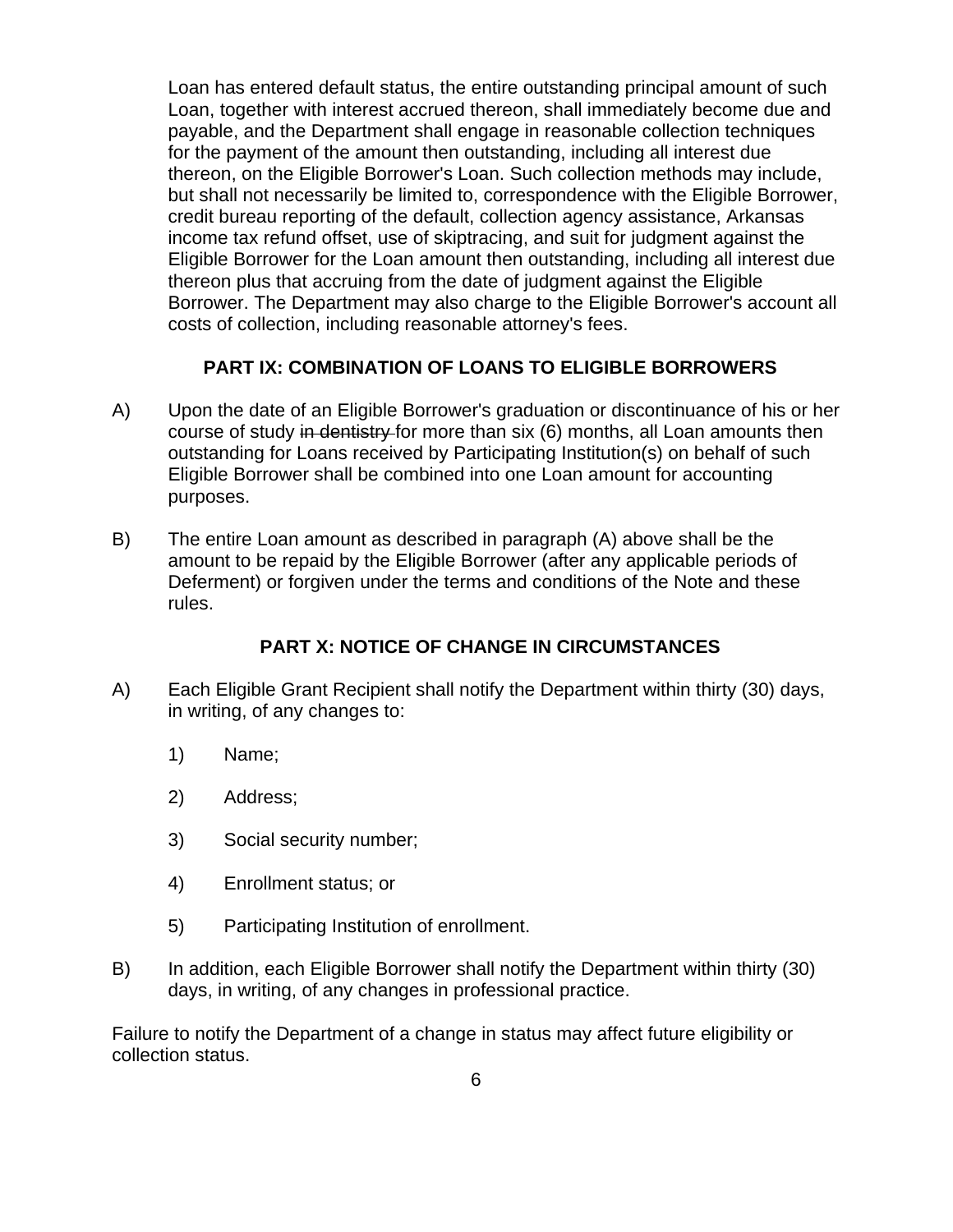- C) Each Participating Institution shall notify the Department within thirty (30) days, in writing, with respect to an Eligible Grant Recipient attending such Participating Institution, of any changes in enrollment status or failure to make Satisfactory Academic Progress.
- D) The Department will monitor the progress of each Eligible Borrower, by academic year, using the resources of the Regional Contract Program or through direct contact with the Participating Institution including, but not limited to, changes in enrollment status and academic progress.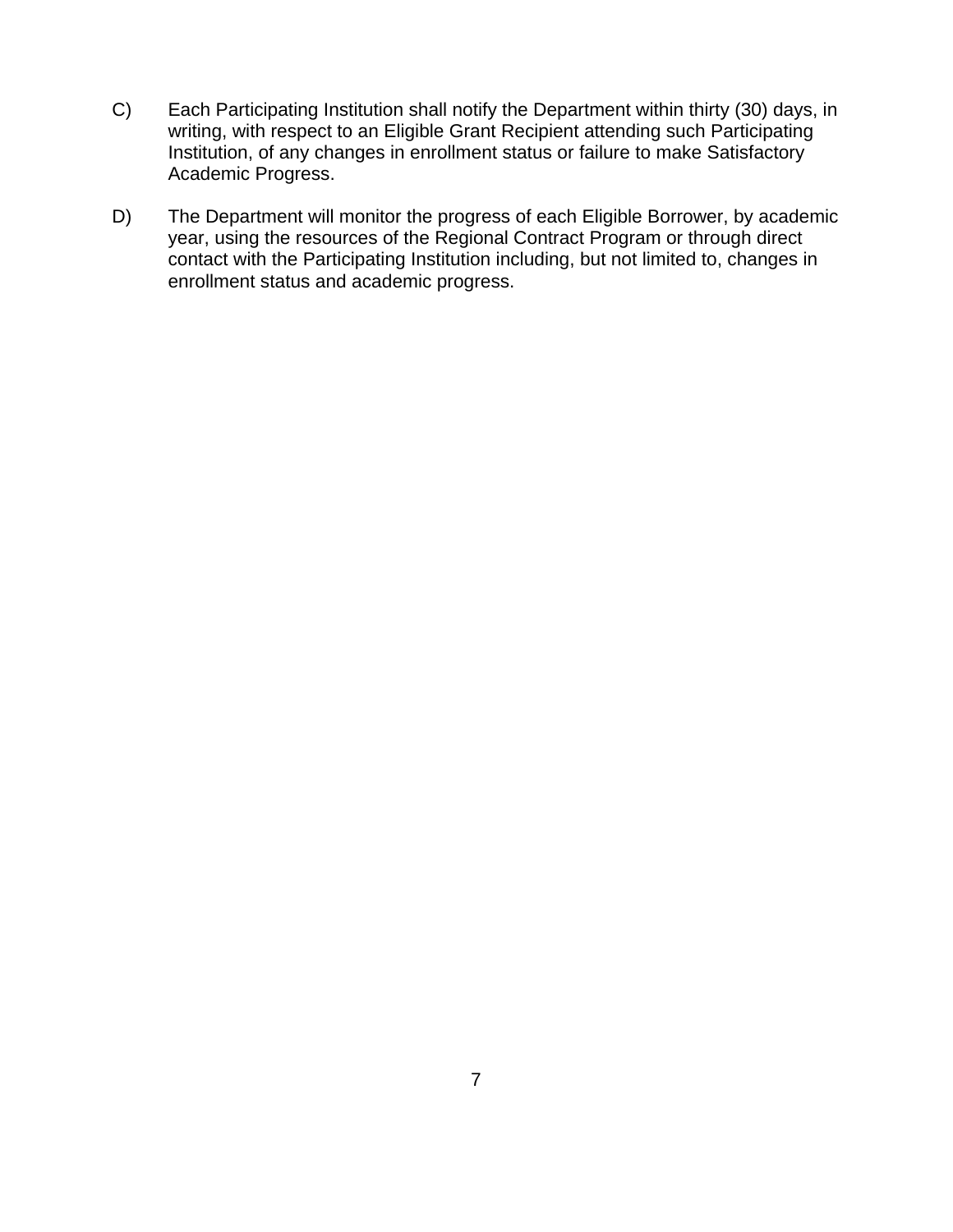## **PART XI: Withdrawal Policy**

The Arkansas Department of Higher Education shall allow a student to withdraw from the Arkansas Health Education Grant Program for no more than one year. The recipient must submit a written petition for withdrawal. The petition shall give the reason for withdrawal and be supported by documentation, if requested. In the absence of extraordinary circumstances, the award will be revoked if the recipient fails to enroll fulltime in the participating institution, and the Arkansas Department of Higher Education receives neither written notification of transfer to another eligible institution, nor a petition for withdrawal by the recipient by October 1 for the fall term and February 1 for the winter and/or spring terms, and June 1 for the summer terms. At the discretion of the Department of Higher Education, the award will not be revoked if it is determined by ADHE that extraordinary circumstances prevented the student from notifying ADHE by the required dates.

## **PART XII: POST-GRADUATION REPORTING REQUIREMENT**

The Department is required to compile information, if available, on the location and occupation of each Eligible Grant Recipient who has completed the course of study. Such information is to be reported to the Arkansas Legislative Council. Therefore, each Eligible Grant Recipient who completes a course of study (or following graduation of his or her entering class, whichever shall come first) must report to the Department (Attention: ARHEG Coordinator) by September 15th for four years following graduation, the following information:

- 1) Name (and name at time of enrollment if different);
- 2) Address;
- 3) Social security number;
- 4) Participating Institution of enrollment;
- 5) Year of completion;
- 6) Occupation;
- 7) Employer; and
- 8) Employer's address.

### **PART XIII: APPEAL**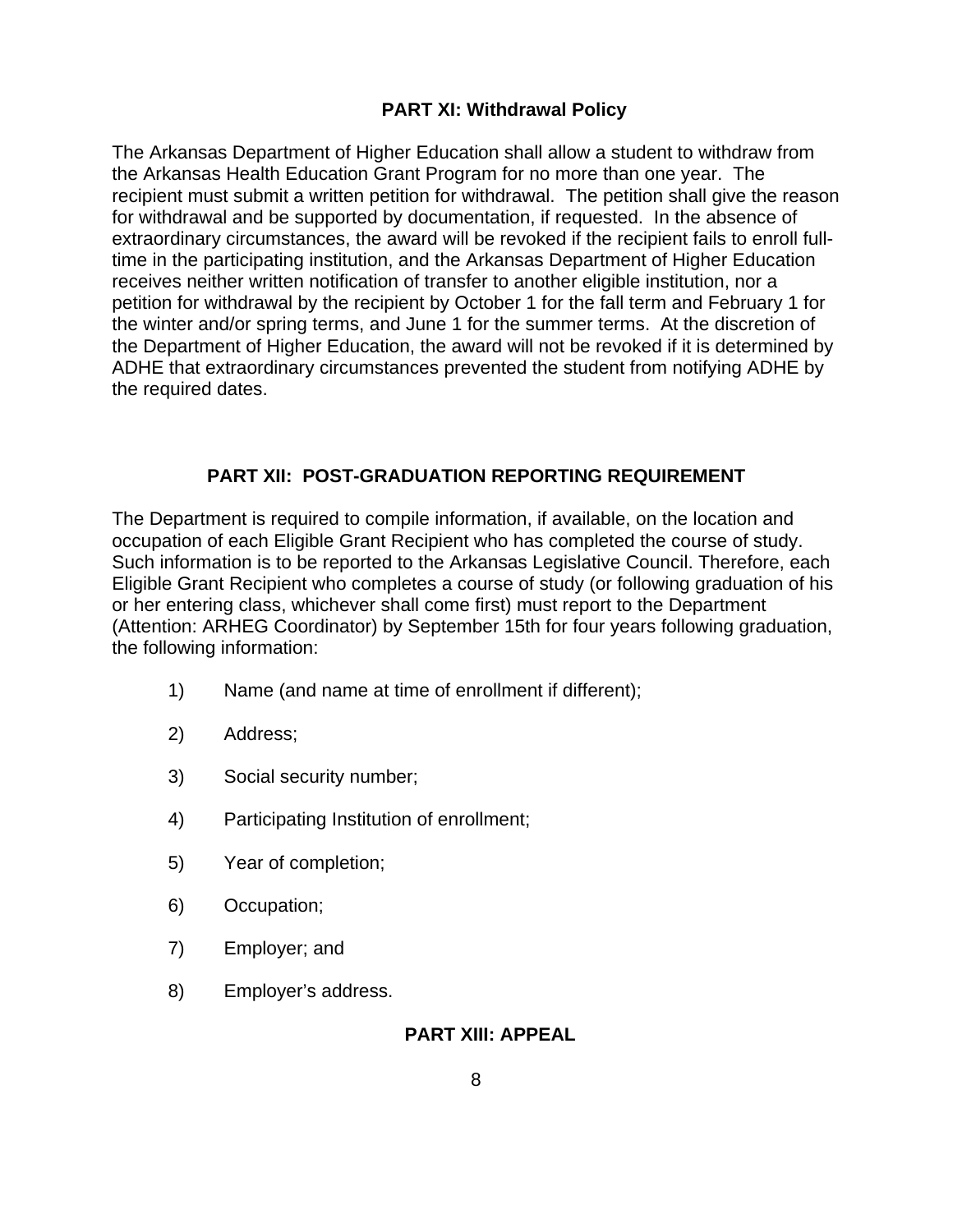An Eligible Grant Recipient or Eligible Borrower shall have the right to appeal any determination made by the Department under these rules:

- 1) first to the Manager of Financial Aid at the Department;
- 2) second to the Director of the Department;
- 3) third to the Arkansas Higher Education Coordinating Board; and
- 4) fourth to a court of law or equity of appropriate jurisdiction.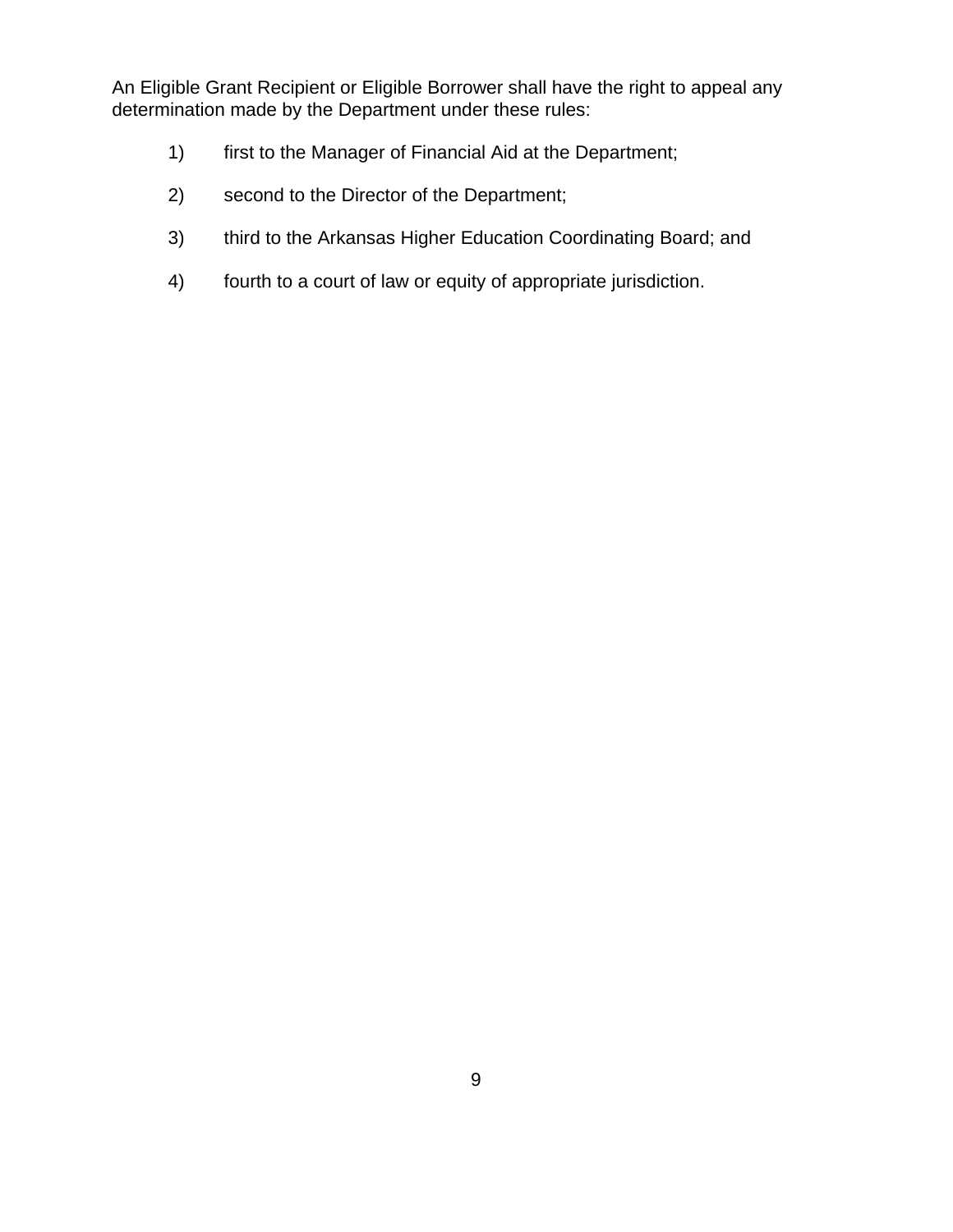## **PART XIV: DEFINITIONS**

As used in these rules, the following terms shall have the meanings set forth below:

"**Applicable Academic Period**" means the academic term (grading period) during which an Eligible Grant Recipient, as applicable, will pursue a course of instruction in an Eligible Profession at a Participating Institution, and for which a Grant disbursement is made.

#### "**Applicable Licensing Board**" means:

- a) with respect to dentistry, the Arkansas State Board of Dental Examiners;
- b) with respect to optometry, the State Board of Optometry;
- c) with respect to osteopathic medicine, the Arkansas State Medical Board;
- d) with respect to veterinary medicine, the Veterinary Medical Examining Board;
- e) with respect to chiropractic medicine, the Arkansas State Board of Chiropractic Examiners; and
- f) with respect to podiatric medicine, the Arkansas State Podiatry Examining Board.

"**Applicable Professional License**" means, with respect to an Eligible Profession, the license or other permit granted by the Applicable Licensing Board and required by law in order for an individual to practice the Eligible Profession in the State.

"**Board of Control**" means the Board of Control for Southern Regional Education.

**"Cancellation"** means the cancellation of a Loan by the Department by reason of the death or total and permanent disability of an Eligible Borrower pursuant to Part VII hereof.

**"Deferment"** means a period of time for which otherwise required payments on a Loan are deferred, pursuant to Part VI hereof.

"**Department**" means either or both of the Arkansas Higher Education Coordinating Board and the Arkansas Department of Higher Education.

**"Eligible Borrower"** is an Eligible Grant Recipient who pays to a dental school at a Participating Institution nonresident tuition that exceeds the sum of the resident tuition and the Regional Contract Program slot fee paid by the State to the Board of Control for the Eligible Grant Recipient's professional studies in dentistry OR an Eligible Grant Recipient who is enrolled in an optometry professional program outside the state and for whom any part of the out-of-state tuition is paid by the State of Arkansas through the Southern Regional Education Board grant funds.

"**Eligible Grant Recipient**" means an Eligible Student who has been selected or accepted by a Participating Institution to receive financial assistance through this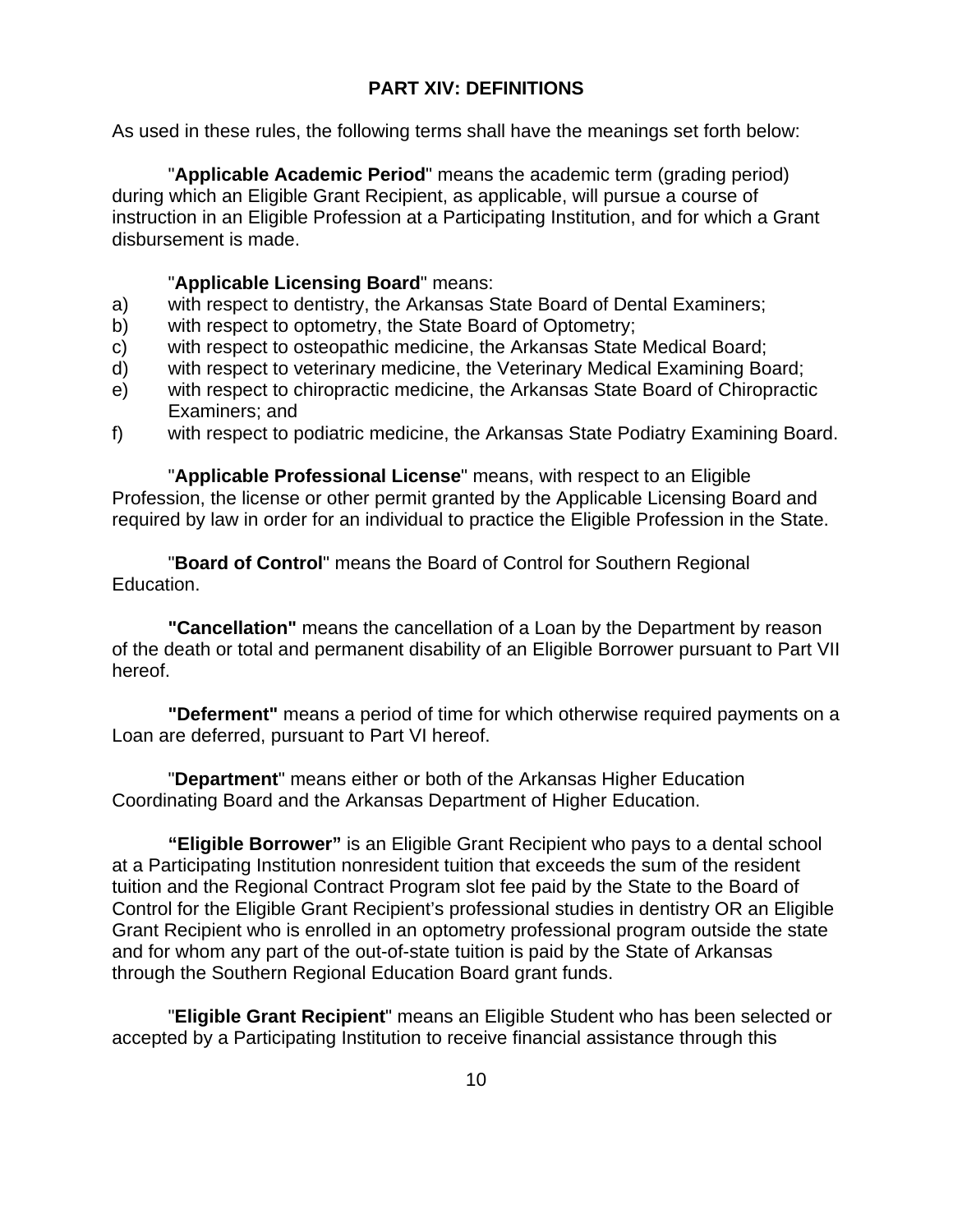program and who has been certified by the Department as a Resident.

"**Eligible Profession**" means dentistry, veterinary medicine, optometry, osteopathic medicine, podiatric medicine or chiropractic medicine.

#### "**Eligible Student**" means an individual who:

- a) is a citizen or permanent resident alien of the United States;
- b) is a Resident; and
- c) has been accepted for enrollment for the Applicable Academic Period for a fulltime course of instruction in an Eligible Profession at a Participating Institution or is continuing to make Satisfactory Academic Progress, according to the Participating Institution, in a full-time course of instruction in the Eligible Profession at a Participating Institution.

"**Grant**" means a disbursement made on behalf of an Eligible Grant Recipient for payment of tuition to attend a Participating Institution and which is not subject to repayment by the Eligible Grant Recipient in accordance with Arkansas Code Annotated Sections 6-4-104—107, 6-81-1101, and 6-81-1103 of the General Assembly of the State of Arkansas, and any subsequent legislation,

**"Loan"** means a disbursement evidenced by a Note and subject to repayment by an Eligible Borrower in accordance with Arkansas Code Annotated Sections 6-4-104— 107, 6-81-1101, 6-81-1103 of the General Assembly of the State of Arkansas, and any subsequent legislation.

**"Non-SREB Participating Institution"** means a Participating Institution that is a party to a currently effective written agreement with the Department.

**"Note"** means a Promissory Note, which is a legal document obligating the Eligible Grant Recipient to repay a Loan if he or she does not practice dentistry in the State. The Eligible Grant Recipient's rights and responsibilities will be stated on the Promissory Note.

"**Participating Institution**" means a professional or graduate school that:

- a) is located outside the State but within the United States; and
- b) offers a full-time course of instruction in at least one Eligible Profession; and
- c) is accredited by an accrediting entity acceptable to the Applicable Licensing Board of the profession; and
- d) grants, after completion of such course of instruction, a degree acceptable to the Applicable Licensing Board as the sole requirement, or as one requirement, for the Applicable Licensing Board's granting of the Applicable Professional License; and
- e) is a party to a currently effective written agreement with the Department or the Board of Control, which agreement sets forth the terms and conditions under which, and the number of Eligible Students for which, Grant disbursements will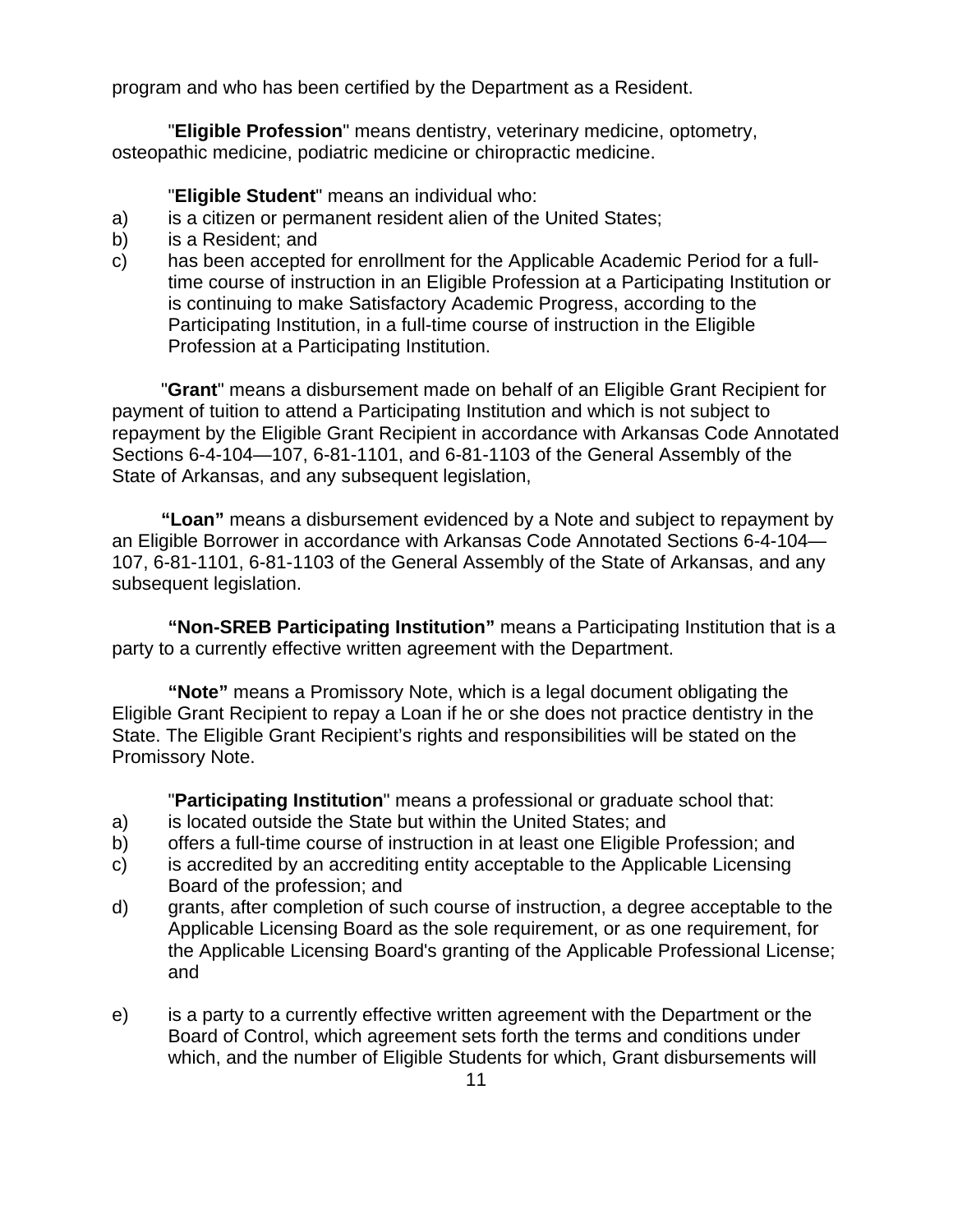be made, and the amount of the Grant disbursements to be made with respect to each Eligible Student by the Department to the Participating Institution or to the Board of Control for the benefit of a Participating Institution.

"**Program**" means the Arkansas Health Education Grant Program administered by the Department.

**"Qualified Service"** means any one of the following:

- a) a branch of the Uniformed Military Service; or
- b) an accredited medical residency program; or
- c) an advanced dental education program that prepares a dental student for specialty practice and satisfies the requirements of the respective specialty board.

 **"Regional Contract Program"** is a program that is available to Eligible Students through the Southern Regional Education Compact and the Board of Control's currently written effective agreements with Participating Institutions on behalf of the State.

"**Resident**" means an individual who is determined by the Department to be a bona fide resident of the State on the date of his or her application for a Grant and on the date that was six (6) months prior to the date of such application, and at all times between such dates, under the guidelines set forth in Appendix A to these rules. Such determination shall be made by the Department on the basis of information provided by the individual in an affidavit made under oath on a form provided by the Department or through any additional information requested by the Department.

 **"Satisfactory Academic Progress"** means satisfactory academic progress toward timely completion of the Participating Institution's prescribed curriculum, as defined by the Participating Institution, for the Applicable Academic Period in question.

**"SREB Participating Institution"** means a Participating Institution that is a party to a currently effective written agreement with the Board of Control for Southern Regional Education in accordance with the State of Arkansas' contracts with such Board

"**State**" means the State of Arkansas.

**"Year"** means any period of 365 consecutive days.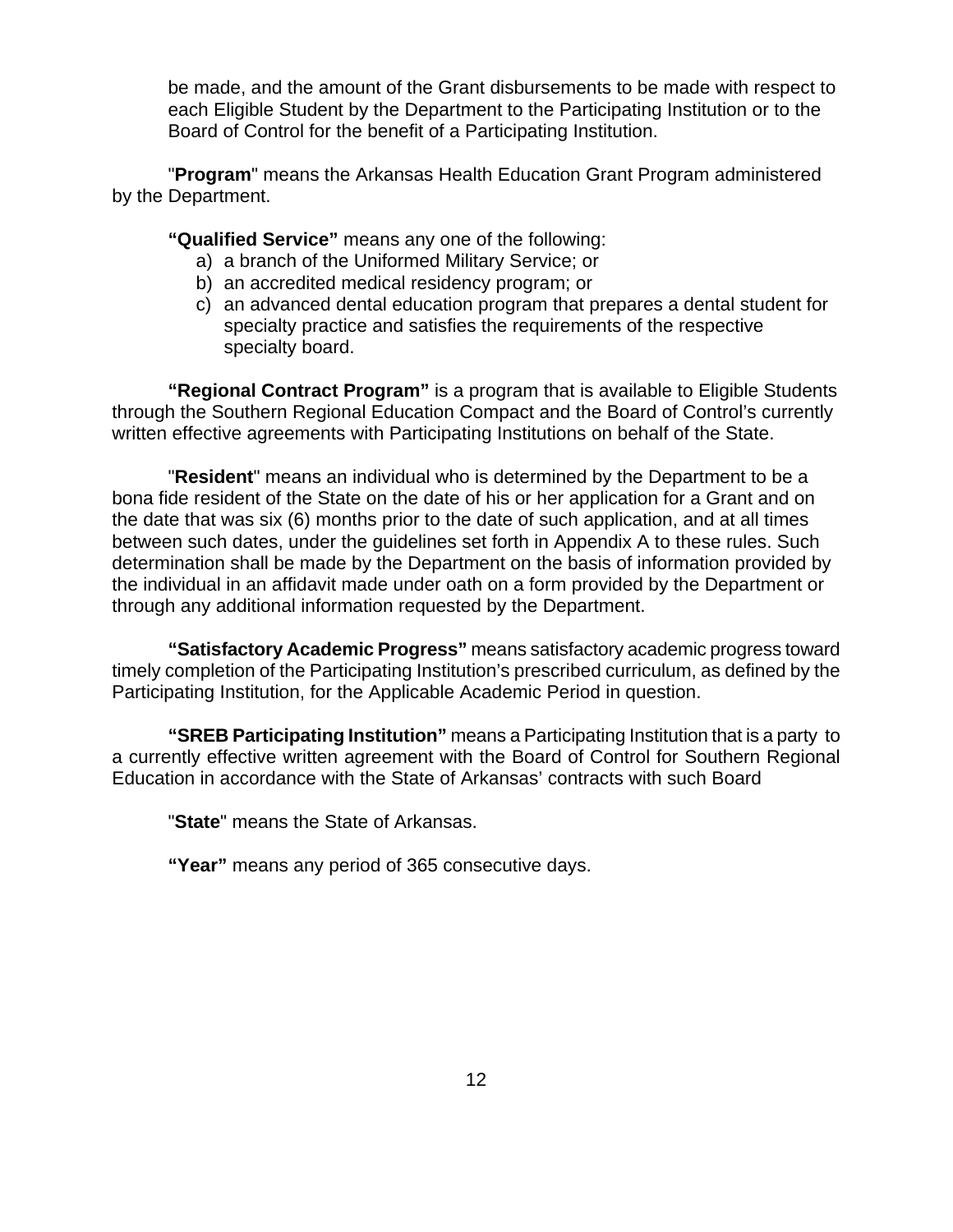# **APPENDIX A TO ARKANSAS HEALTH EDUCATION GRANT PROGRAM RULES AND REGULATIONS**

GUIDELINES FOR DETERMINING ARKANSAS RESIDENCY FOR PURPOSES OF ELIGIBILITY FOR THE ARKANSAS HEALTH EDUCATION GRANT PROGRAM UNDER AUTHORITY OF ARKANSAS CODE ANNNOTATED SECTIONS 6-4-104—107, 6-81-1101, AND 6-81-1103

#### **I. PURPOSE**

The purpose of this Appendix is to provide guidance to the Arkansas Department of Higher Education (the "Department") in determining whether individuals applying to receive financial assistance under the Arkansas Health Education Grant Program (the "Program") are residents of the State of Arkansas.

Unless otherwise indicated, all capitalized terms used herein shall have the same meanings ascribed thereto in the Rules and Regulations to which this Appendix is attached.

#### **II. RESIDENCY GUIDELINES**

a. A person should be classified as a state resident for Program purposes only if his or her legal residence is located in Arkansas. This means that Arkansas is the legal place of residence of the person for all purposes and that the person demonstrates by good faith acts the intent to make Arkansas his or her permanent home. Legal residence in Arkansas is required for at least six continuous months prior to application in order to be classified as a resident for Program purposes. Mere physical presence in Arkansas is not sufficient to establish residency or demonstrate future intent.

b. A bona fide residence is a home of apparent true, fixed and permanent nature, a place of actual residing for all purposes of living that may be distinguished from a temporary sojourn in this or another state as a student. The person claiming residence in Arkansas must provide evidence of permanent connection with the State of Arkansas and demonstrate the expectation of returning to this state and remaining a resident of this state.